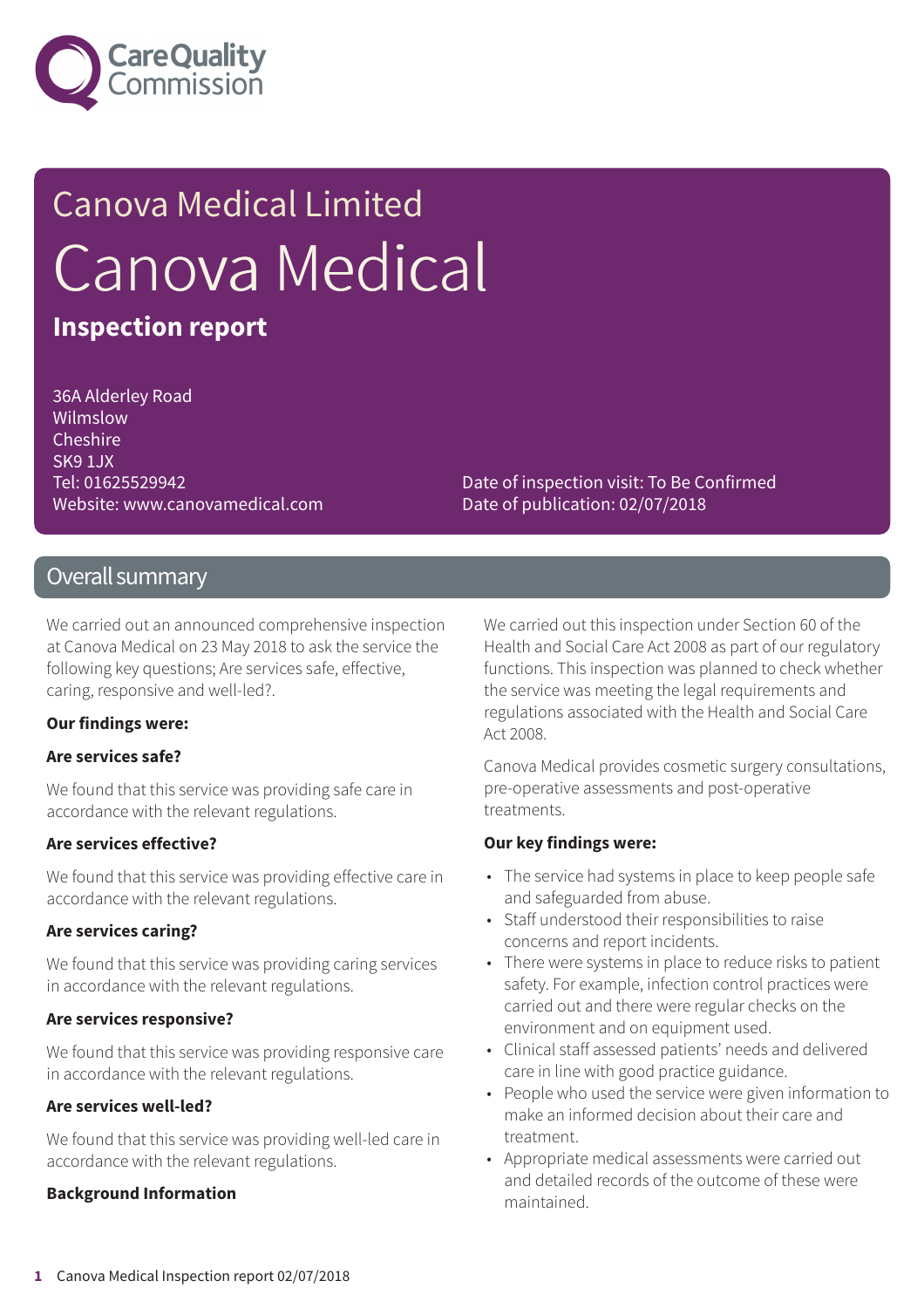## Summary of findings

- An induction programme was in place and staff received specific induction training prior to treating patients.
- Staff had access to standard operating procedures and policies.
- The provider encouraged and acted upon feedback from people who used the service. Survey information we reviewed showed that people who used the service had given positive feedback about their experience. Feedback we received from people who used the service was positive.
- Information about how to complain was available.
- The provider had a clear vision to provide a safe, good quality service.
- There were systems in place to check on the quality of the service.

### **Professor Steve Field** CBE FRCP FFPH FRCGP

Chief Inspector of General Practice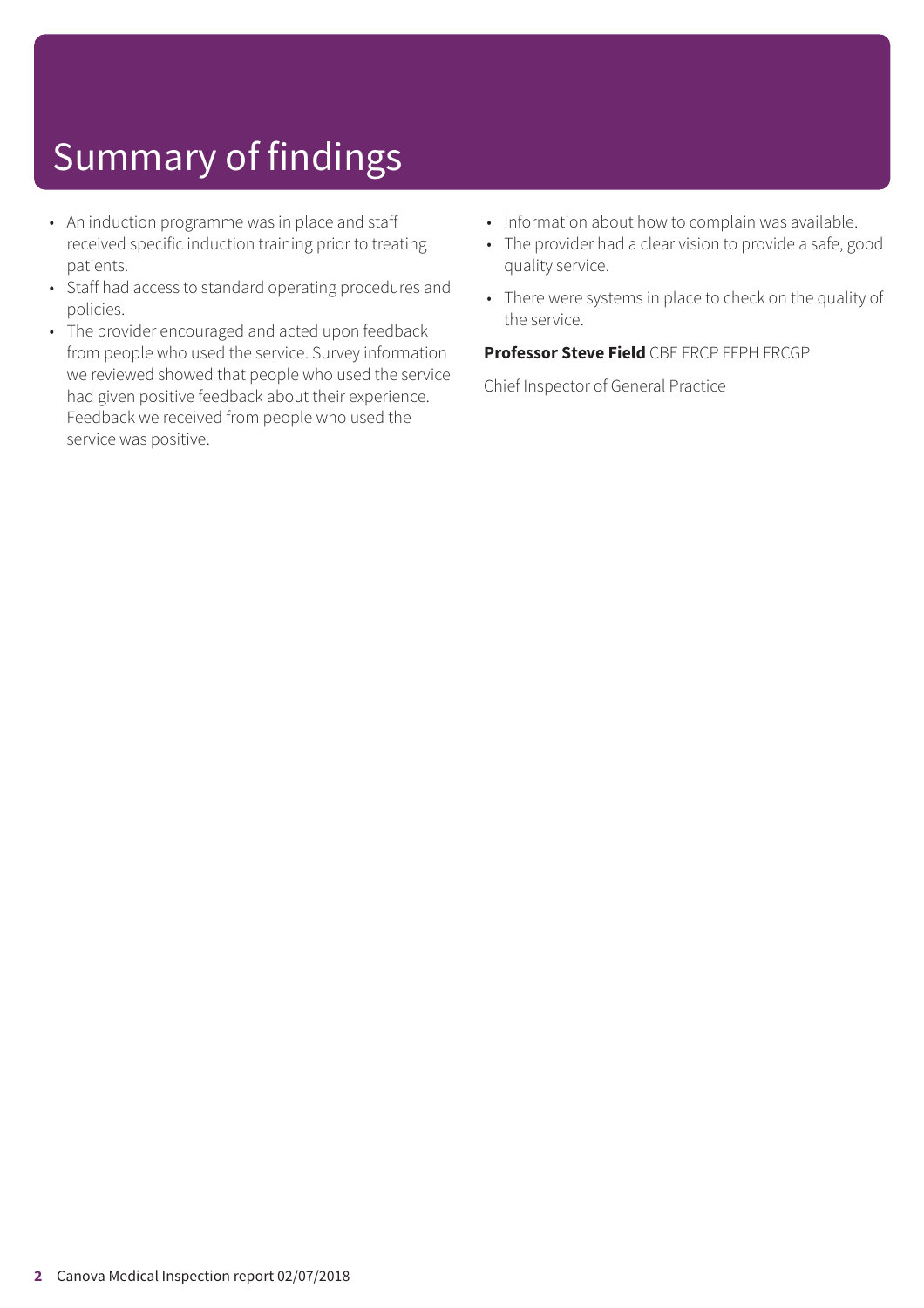### Summary of findings

### The five questions we ask about services and what we found

We always ask the following five questions of services.

#### **Are services safe?**

We found that this service was providing safe care in accordance with the relevant regulations.

- The provider had processes in place to keep people safe and safeguard them from abuse.
- Risks to patients were assessed and managed.
- Health and safety related checks were carried out on the premises and on equipment.
- Procedures were in place to ensure standards of hygiene were maintained and to prevent the spread of infection.
- There were sufficient numbers of staff to meet the demand of the service and appropriate recruitment checks were in place for all staff.
- There was minimal prescribing of medicines and no medicines were held on the premises.

#### **Are services effective?**

We found that this service was providing effective care in accordance with the relevant regulations.

- Peoples' needs were assessed and care was planned and delivered in line with good practice guidance.
- Systems were in place to ensure appropriate record keeping and the security of patient records.
- Arrangements were in place to ensure people agreed to the provider sharing information with their GPs if required. Requests for information from GPs were made, if required, to support the clinician in their assessment of people's needs and to support their decision making.
- Consent to care and treatment was sought in line with the provider policy.

#### **Are services caring?**

We found that this service was providing caring services in accordance with the relevant regulations.

- We did not speak to patients directly on the day of the inspection. However, we reviewed survey information. This showed that patients were happy with the care and treatment they had received.
- We reviewed CQC comment cards and these contained positive feedback about people's experiences of the service including;consultations, the quality of treatment, the environment, and the conduct and helpfulness of staff.
- Staff we spoke with demonstrated a patient centred approach to their work.

#### **Are services responsive to people's needs?**

We found that this service was providing responsive services in accordance with the relevant regulations.

- Feedback from patients indicated that they had received timely treatments.
- The premises were equipped to meet people's needs. Alternative premises could be used for people who required disabled access.
- Information about how to complain was available to patients.
- The provider made improvements in response to feedback from people who used the service.

#### **Are services well-led?**

We found that this service was providing well-led care in accordance with the relevant regulations.

• The provider had a vision to deliver good quality care and promote good outcomes for patients.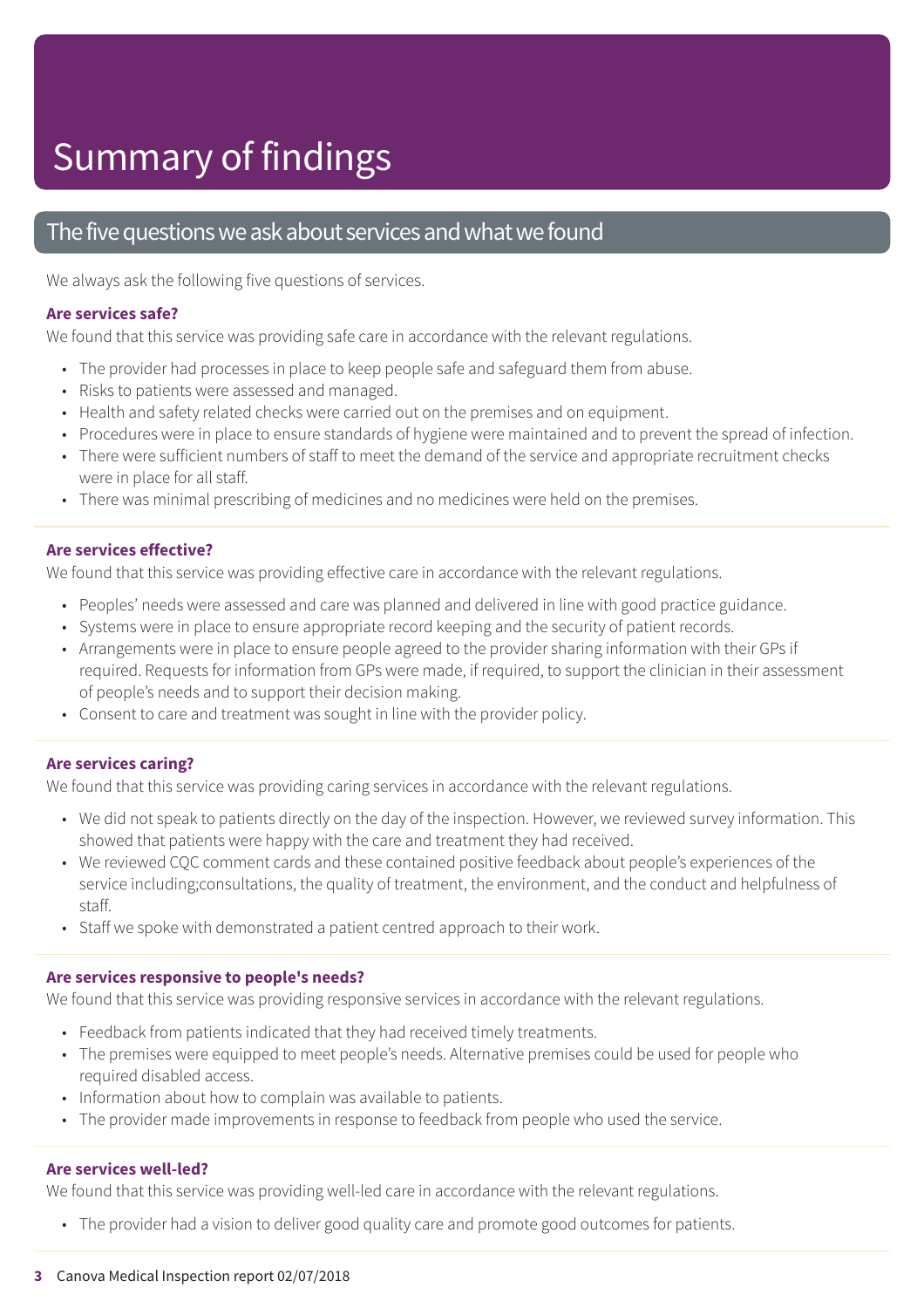- There were systems in place to govern the service and support the provision of good quality care and treatment.
- The provider encouraged and acted upon feedback from people who used the service.
- Staff could also feedback about the quality of the operating systems through staff meetings.
- Patient information was stored securely and kept confidential.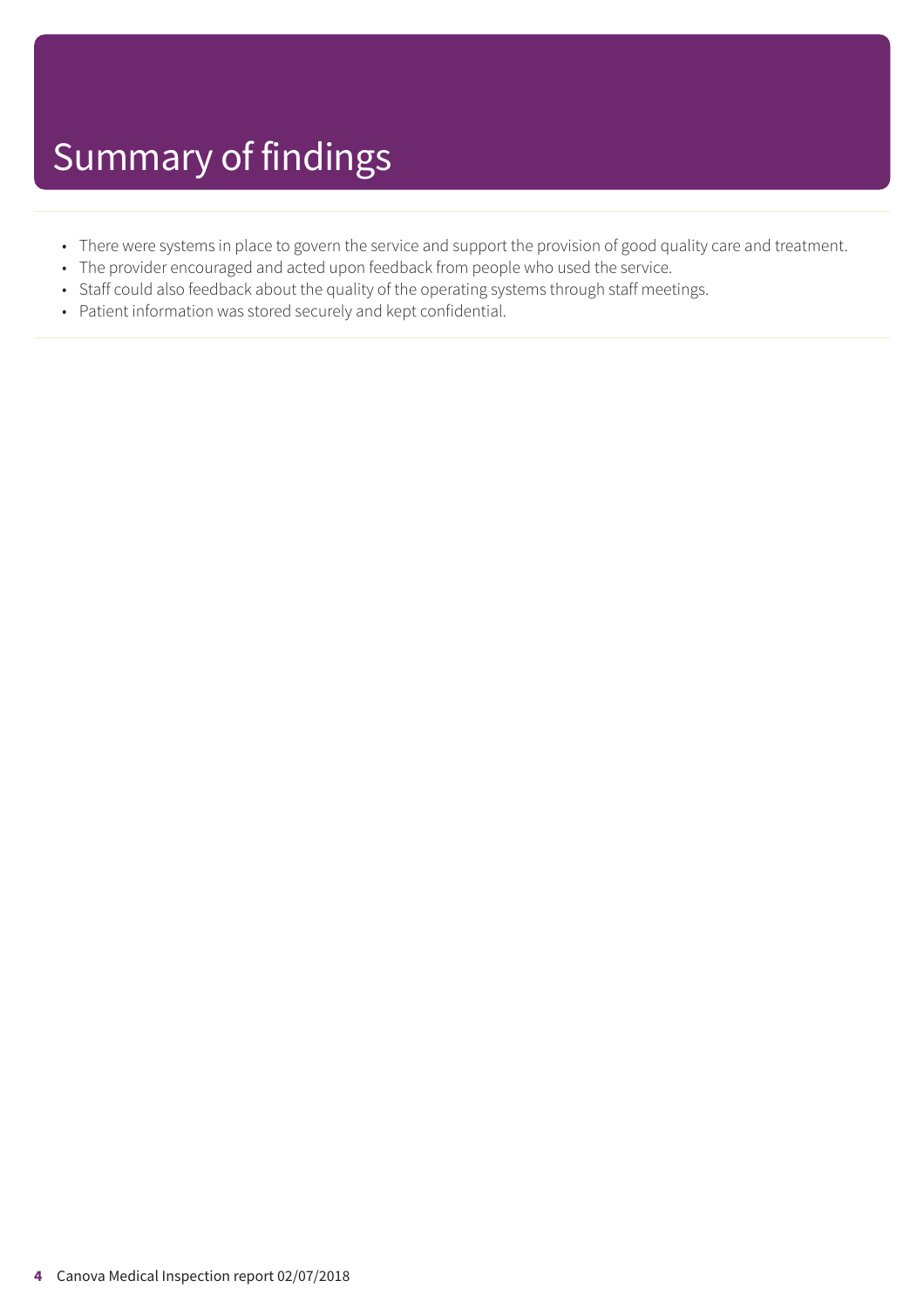

# Canova Medical **Detailed findings**

### Background to this inspection

### **Background**

Canova Medical is registered with the Care Quality Commission (CQC) to provide the regulated activity; Treatment of disease, disorder and injury.

Canova Medical is a provider of aesthetic and cosmetic plastic surgery treatments. Doctor's consultations and some aesthetic treatments take place at their Wilmslow premises. All cosmetic plastic surgery treatments take place within a hospital setting. Some of the services provided at the clinic do not fall within the regulated activities for which the provider is registered with CQC. For example, some of the anti-aging aesthetic procedures and laser hair removal do not fall within the regulated activities.

A registered manager is in place. A registered manager is a person who is registered with the Care Quality Commission to manage the service. Like registered providers, they are 'registered persons'. Registered persons have legal responsibility for meeting the requirements in the Health and Social Care Act 2008 and associated Regulations about how the service is run.

### **How we inspected this service**

Our inspection team was led by a CQC Lead Inspector accompanied by a GP Specialist Advisor.

Before visiting, we reviewed information we hold about the service.

During our visit we:

- Looked at the systems in place for the running of the service.
- Explored how clinical decisions were made.
- Viewed a sample of key policies and procedures.
- Spoke with the registered manager and consultant surgeon.
- Made observations of the environment and infection control measures.
- Reviewed CQC comment cards which included feedback from people who used the service.

To get to the heart of patients' experiences of care and treatment, we always ask the following five questions:

- Is it safe?
- Is it effective?
- Is it caring?
- Is it responsive to people's needs?
- Is it well-led?

These questions therefore formed the framework for the areas we looked at during the inspection.

### **Why we inspected this service**

We carried out this inspection under Section 60 of the Health and Social Care Act 2008 as part of our regulatory functions. This inspection was planned to check whether the service was meeting the legal requirements and regulations associated with the Health and Social Care Act 2008.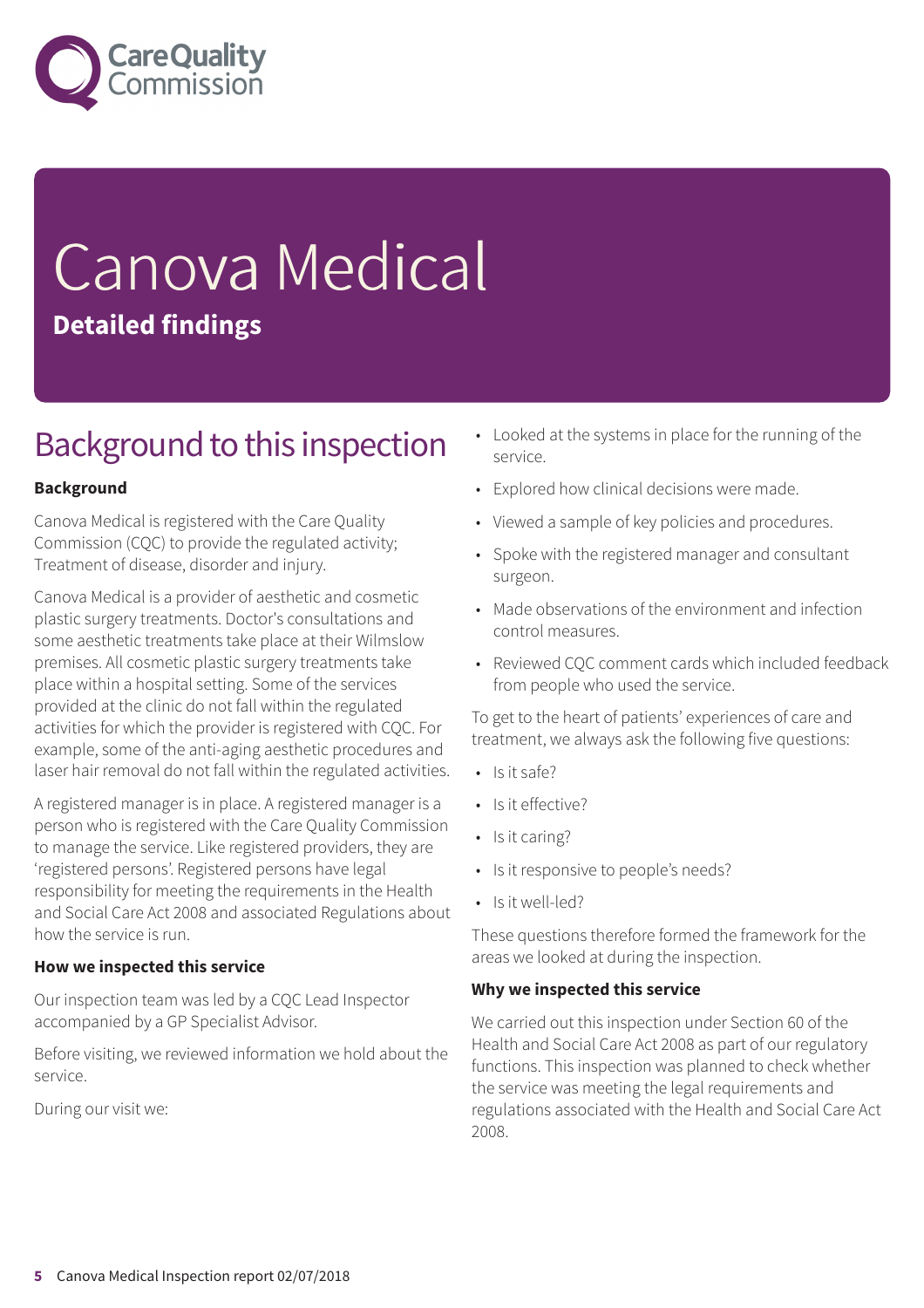### Are services safe?

### **Our findings**

We found that this service was providing safe care in accordance with the relevant regulations.

### **Safety systems and processes**

The provider had systems, processes and practices in place to keep patients safe and safeguarded them from abuse, which included:

- The premises were suitable for the service provided. There were procedures in place for monitoring and managing risks to patient and staff safety. There was a range of health and safety related policies and procedures that were available to staff and kept under regular review. The provider had up to date risk assessments for areas of work and safety checks were carried out as required. For example, fire safety equipment and electrical equipment were regularly checked to ensure they were working properly.
- Staff recruitment procedures were in place to ensure staff were suitable for their role. Records showed that appropriate recruitment checks had been undertaken prior to employment. For example, proof of identification, references, proof of qualifications, proof of registration with the appropriate professional bodies and checks through the Disclosure and Barring Service (DBS). (DBS checks identify whether a person has a criminal record or is on an official list of people barred from working in roles where they may have contact with children or adults who may be vulnerable).
- The service was provided to adults only over the age of 18 years. Arrangements for safeguarding adults were in place. Safeguarding policies were accessible to all staff and they outlined who to contact for further guidance if staff had concerns about a patient's welfare.
- Chaperoning was offered for all procedures and this was documented in records.
- The service maintained appropriate standards of cleanliness and hygiene. There were cleaning schedules and monitoring systems in place. The cleaning schedule was updatedfollowing our inspection to include more detail such as; the tasks, the frequency of cleaning and

who was responsible for carrying out the duties. Infection control audits were carried out. Systems were in place to ensure clinical waste was appropriately disposed of.

### **Risks to patients**

There were enough staff, including clinical staff, to meet demand for the service. The service was not intended for use by patients requiring treatment for long term conditions or as an emergency service.

Risk assessments had been carried out to identify areas of risk to patients and to ensure appropriate control measures were in place.

Quality assurance protocols were in place and a variety of checks were carried out at regular intervals. These were recorded and formed part of a wider quality assurance process overseen by the provider.

### **Information to deliver safe care and treatment**

The information needed to plan and deliver care and treatment was available to relevant staff through the patient record system. This included assessment of needs, consultation notes, care and treatment planning, and consent to treatment.

Patient records showed that comprehensive assessments and treatment planning were in place.

### **Safe and appropriate use of medicines**

There was minimal prescribing carried out at this location and there were no medicines held on the premises.

### **Track record on safety**

A system was in place for recording, reporting and investigating serious events. There had been no serious events recorded.

### **Lessons learned and improvements made**

The manager told us they felt the service supported the requirements of the Duty of Candour and that a culture of openness and honesty was provided that resulted in staff feeling confident to report incidents or concerns.

The manager was able to give examples of how they had responded to feedback from people who used the service to ensure improvements were made.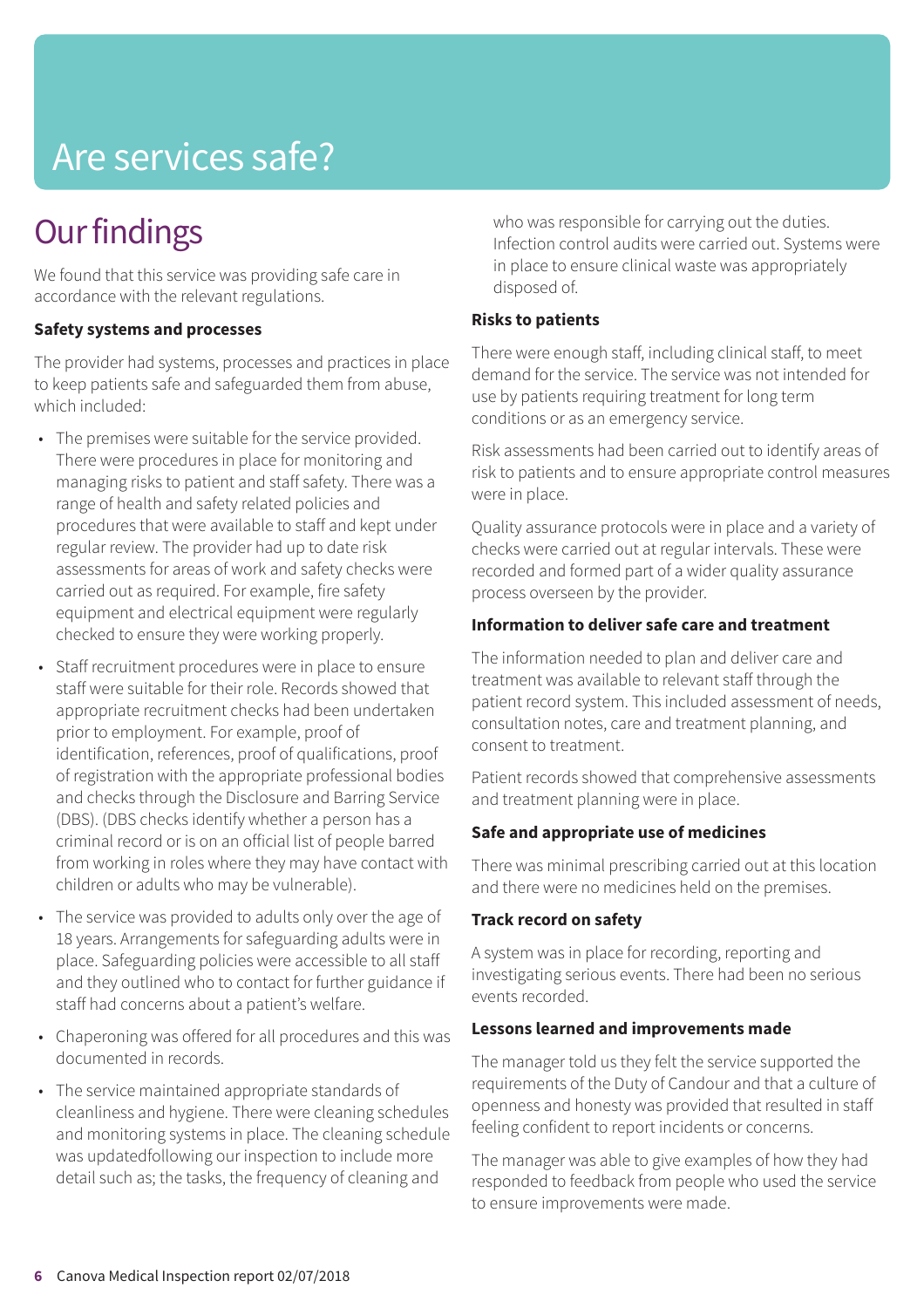### Are services effective?

(for example, treatment is effective)

### **Our findings**

We found that this service was providing effective service in accordance with the relevant regulations.

### **Effective assessment and treatment**

The clinician assessed patients' needs and delivered care in line with relevant guidance and standards.

Comprehensive assessments were carried out prior to treatment options being provided and people were provided with information to help them decide on their course of procedure. Where there were any concerns about a person's needs the clinician wrote to their GP for further information or advice.

### **Monitoring care and treatment**

The provider had systems in place to monitor and assess the quality of the service including the care and treatment provided to patients. An annual audit of clinical procedures was carried out. The clinician underwent an annual appraisal.

People who used the service received after care to ensure their treatment met their needs and to ensure there were no avoidable complications. Feedback was sought from people who used the service.

### **Effective staffing**

The staff team was small and in the main consisted of the registered manager and consultant surgeon for the regulated activities for which the service was registered. However, general duties for some other staff also came under the regulated activities. For example staff duties to

ensure cleanliness, infection control and hygiene. Staff completed induction training which consisted of training in topics such as: Health and safety and fire safety. Staff were also trained in the different treatment pathways they were responsible for providing.

### **Coordinating patient care and information sharing**

When people who used the service underwent their initial assessment they were asked if they agreed that the provider could contact their GP if they felt with was required. People gave written consent to this. We saw examples whereby the clinician had written to GPs to seek further information or clarification of a matter.

The provider had a system in place to ensure the secure transfer of confidential information to the hospital site where the surgical procedures were being performed.

### **Supporting patients to live healthier lives**

People who used the service underwent a process of assessment prior to the provision of a procedure. We saw detailed records covering the findings of assessments and we heard examples of people being provided with advice and guidance to support their treatment and recovery.

### **Consent to care and treatment**

There was clear information available with regards to the services provided and the cost of these.

Staff understood and sought patients' consent to care and treatment in line with legislation and guidance. The process for seeking consent was monitored through audits of records.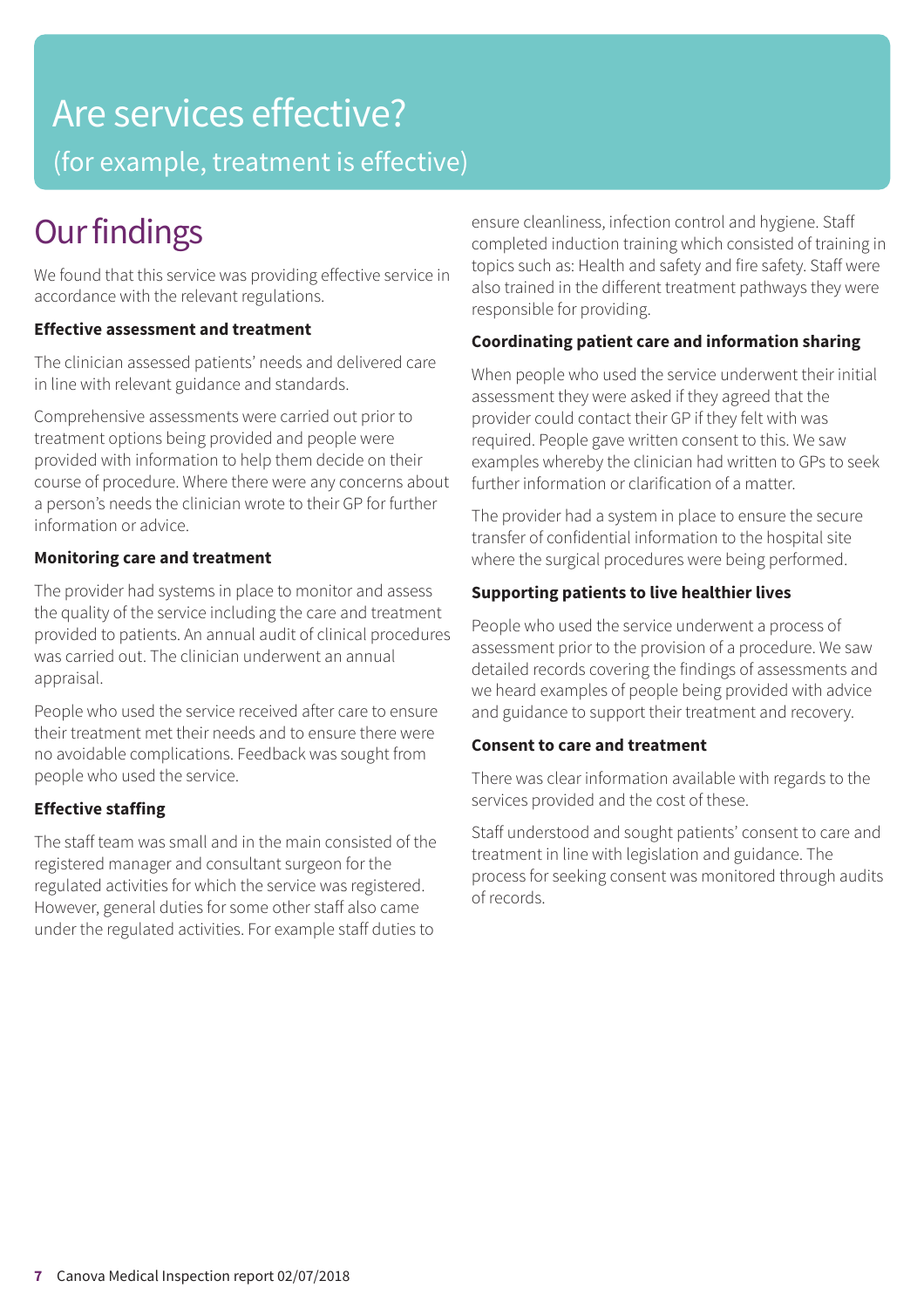## Are services caring?

### **Our findings**

We found that this service was providing a caring service in accordance with the relevant regulations.

### **Kindness, respect and compassion**

All feedback we saw about patient experience of the service was positive. We made CQC comment cards available for patients to complete two weeks prior to the inspection visit. We received five completed comment cards all of which were very positive and indicated that patients were treated with kindness and respect. Comments included that patients felt the service offered was professional and that staff were caring, friendly and treated them with dignity and respect.

People who used the service were asked to complete a survey asking for their feedback or to leave a testimonial. Patients that responded indicated they were very satisfied with the service they had received.

Staff we spoke with demonstrated a patient centred approach to their work and this was reflected in the feedback we received in CQC comment cards and through the provider's client feedback results.

### **Involvement in decisions about care and treatment**

People who used the service were provided with two consultations prior to attending for any surgical procedures. Records indicated that treatment options were fully explored with people and this included discussion around potential risks and risk management.

People who used the service were provided with written information about the services offered.

People provided consent to different services and procedures through the course of their consultations and procedures.

Any referrals to other services, including to their own GP, were discussed with people and their consent was sought to refer them on.

### **Privacy and Dignity**

- The manager gave us examples of how the service was set up to protect people's privacy and dignity. For example, there was always a time frame between people attending so that people did not sit in the waiting area with other people.
- Consultation and treatment room doors were closed during consultations; conversations taking place in these rooms could not be overheard.
- All patients were asked if they required a chaperone during procedures.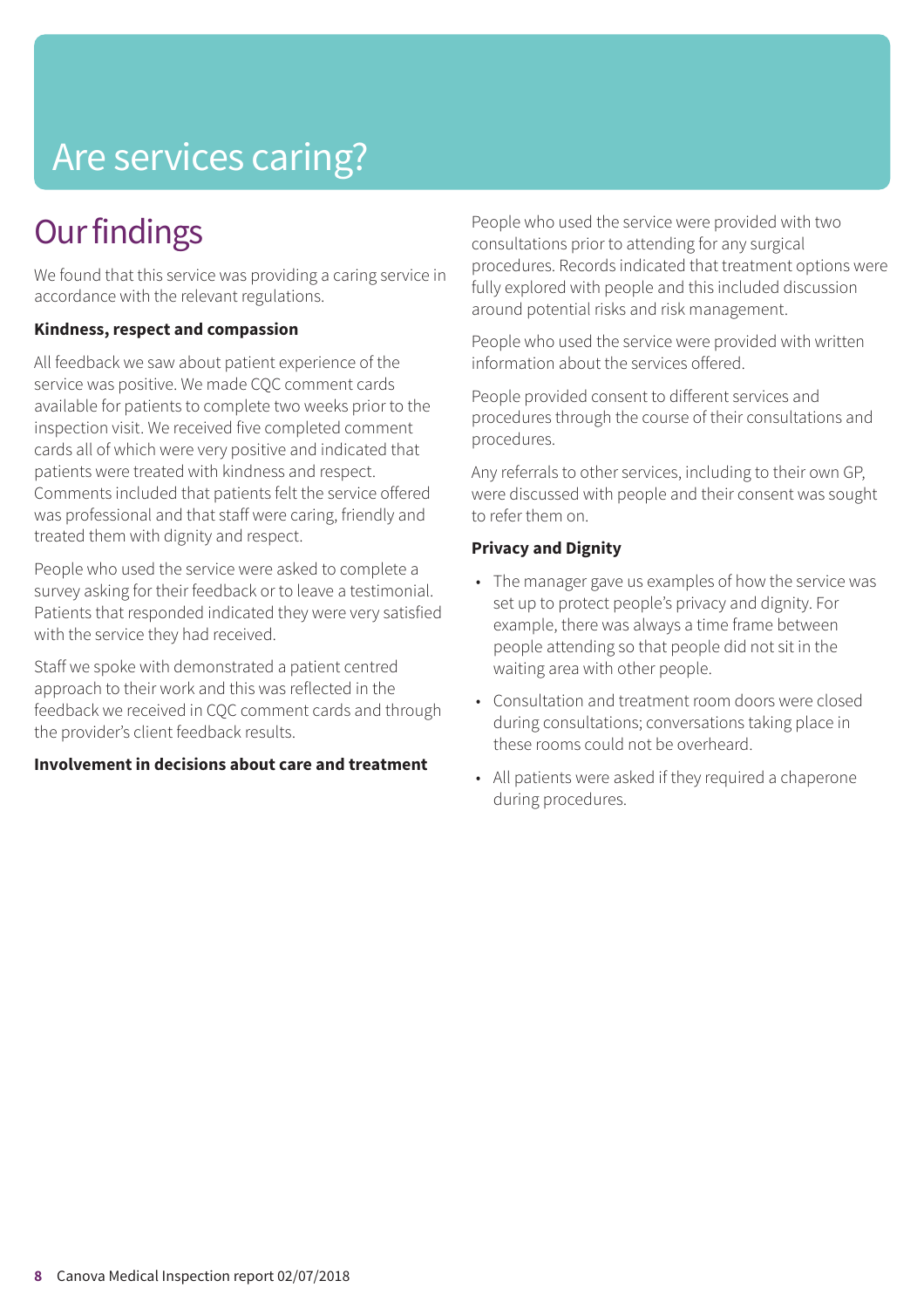### Are services responsive to people's needs? (for example, to feedback?)

### **Our findings**

We found that this service was providing a responsive service in accordance with the relevant regulations.

### **Responding to and meeting patients' needs**

The provider made it clear to the patient what services were offered and the limitations of the service were clear.

The provider offered consultations to anyone who requested and paid the appropriate fee, and did not discriminate against any client group. All staff had been provided with training in equality, diversity and inclusion.

Discussions with staff indicated that the service was person centred and flexible to accommodate people's needs. Individualised reports were provided to patients that were tailored to their particular needs. Patients were also provided with a range of additional information to increase their knowledge and awareness of their health and lifestyle choices.

### **Timely access to the service**

Patients booked appointments through a central appointments management team. Feedback we received from patients was that the service was 'timely' and 'prompt'. Patients received the majority of results of their assessment and screening within an hour of having undergone the assessments.

### **Listening and learning from concerns and complaints**

The provider had a complaints policy and procedure and information about how to make a complaint was available for patients. The complaints information detailed that complainants could refer their complaint to the Independent Health Care Advisory Service if they were not happy with how their complaint had been managed or with the outcome of their complaint. The complaints policy contained appropriate timescales for dealing with a complaint.

There was a lead member of staff for managing complaints and all complaints were reported through the provider's quality assurance system. This meant that any themes or trends could be identified and lessons learned from complaints could be shared across the organisation. We found there had been no complaints made for over twelve months. The last complaint had been investigated and the patient had been provided with a timely response.

Complaints were discussed at staff meetings. Although there were few complaints received we did see evidence of learning as a result of complaints.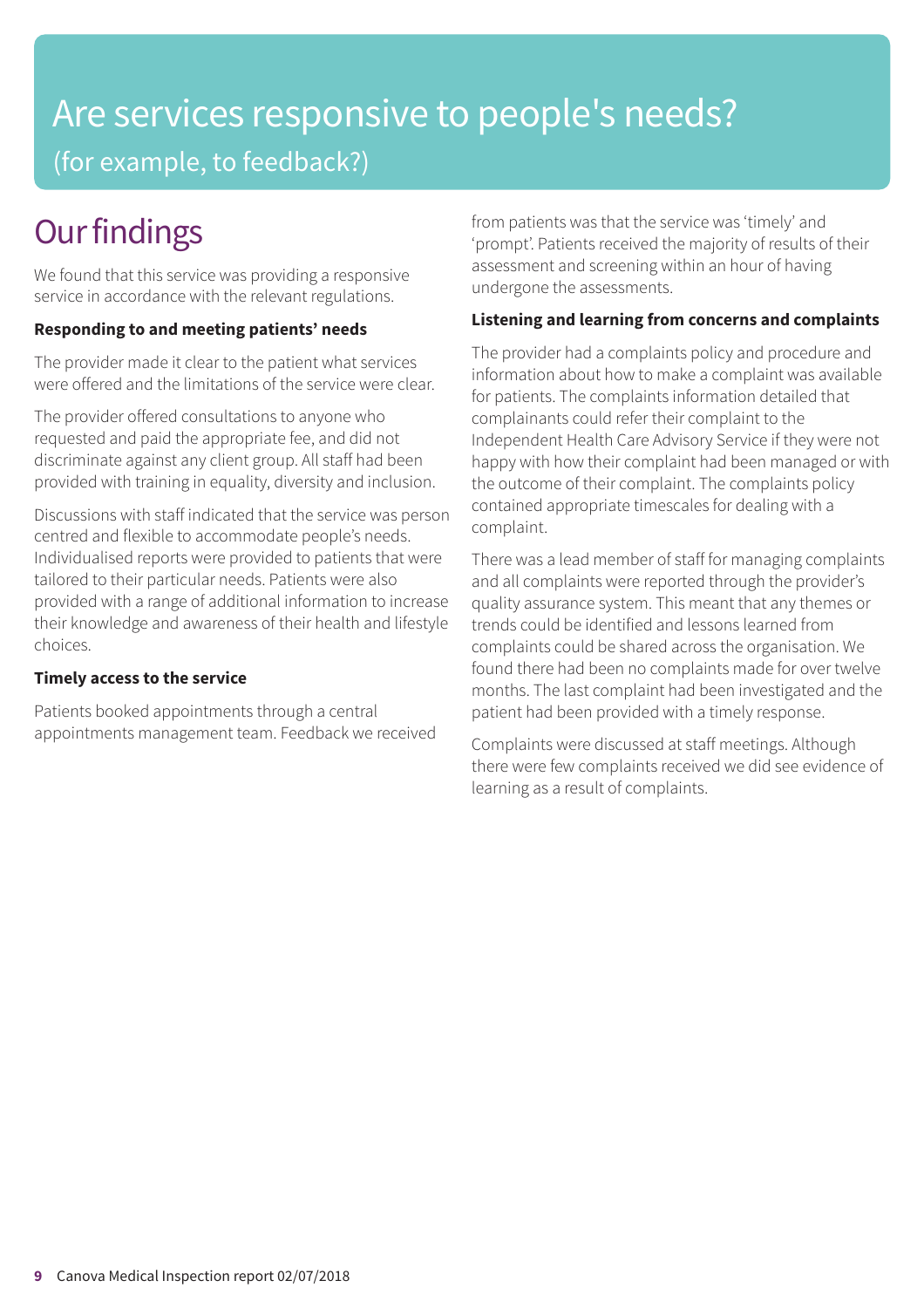### Are services well-led?

(for example, are they well-managed and do senior leaders listen, learn and take appropriate action?)

### **Our findings**

We found that this service was providing a well-led service in accordance with the relevant regulations.

### **Leadership capacity and capability;**

The service is provided by Nuffield Health and as such is part of a large organisation providing a range of healthcare services nationally.

The provider had a range of reporting mechanisms and quality assurance checks to ensure appropriate levels of capacity were available at this location.

Processes were in place to check on the suitability of and capability of staff in all roles. Staff in a range of roles told us that managers were approachable, listened and supported them in their roles and responsibilities.

There was a clear leadership and staffing structure and staff were aware of their roles and responsibilities and the limitations of these. Staff we spoke with felt well supported and appropriately trained and experienced to meet their responsibilities. Staff had been provided with good training opportunities linked to their roles and responsibilities and professional development goals.

### **Vision and strategy**

The provider had a clear vision to provide a high quality responsive service that put caring and patient safety at its heart. A business plan was in place and key performance indicators were in place linked to sustainability.

### **Culture**

The service had an open and transparent culture. Staff told us they felt confident to report concerns or incidents and felt they would be supported through the process.

The provider had a whistleblowing policy in place and staff had been provided with training in whistleblowing. A whistle blower is someone who can raise concerns about the service or staff within the organisation.

An annual staff survey was carried out to seek feedback from staff. The results of this were collated and analysed to action improvements. Regular staff meetings were also held where staff could suggest improvements to the service.

### **Governance arrangements**

There was a clear organisational structure and staff were aware of their roles and responsibilities. There was a range of service specific policies that were available to all staff. These were reviewed regularly and updated when necessary.

There was a range of processes in place to govern the service in all aspects of service delivery including the clinical aspects of the service. A range of meetings were held including clinical meetings and systems were in place to monitor and support staff at all levels.

Systems were in place for monitoring the quality of the service and making improvements. This included the provider having a system of key performance indicators, carrying out regular audits, carrying out risk assessments, having a system for staff to carry out regular quality checks and actively seeking feedback from patients.

A designated 'Quality and Safety Committee' had oversight of matters relating to the safety and quality of the service. A range of clinical leads had oversight of clinical aspects of the service.

### **Managing risks, issues and performance**

There were arrangements for identifying, recording and managing risks and for implementing mitigating actions. Risk assessments we viewed were comprehensive and had been reviewed.

There were a variety of daily, weekly, monthly, quarterly and annual checks in place to monitor the performance of the service.

### **Appropriate and accurate information**

Systems were in place to ensure that all patient information was stored and kept confidential.

There were policies and IT systems in place to protect the storage and use of all patient information. Business contingency plans were in place which included minimising the risk of not being able to access or losing patient data.

### **Engagement with patients, the public, staff and external partners**

Patients were actively encouraged to provide feedback on the service they received. This was constantly monitored and action was taken if feedback indicted that the quality of the service could be improved. The provider's system for